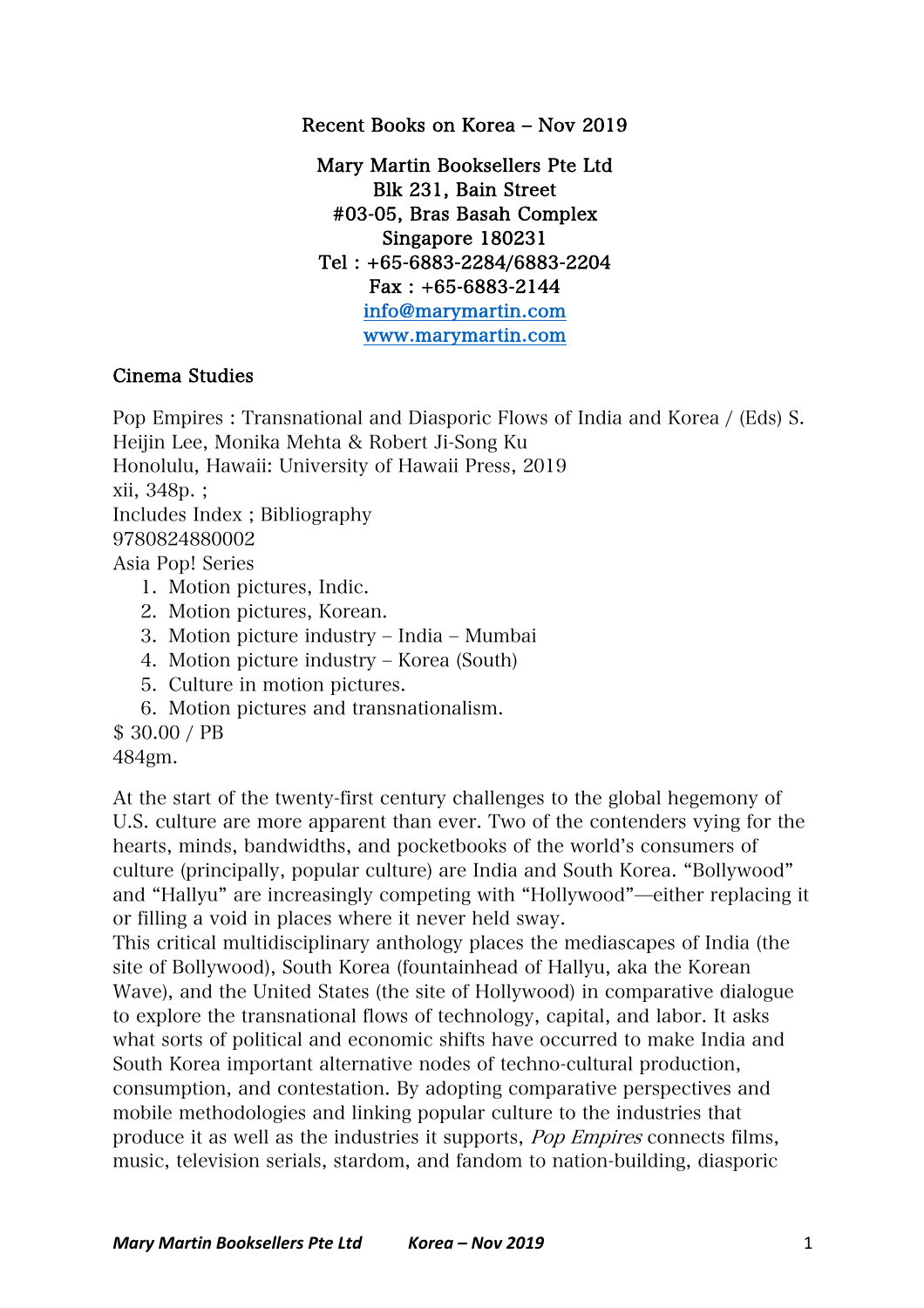identity formation, and transnational capital and labor. Additionally, via the juxtaposition of Bollywood and Hallyu, as not only synecdoches of national affiliation but also discursive case studies, the contributors examine how popular culture intersects with race, gender, and empire in relation to the global movement of peoples, goods, and ideas.

http://www.marymartin.com/web?pid=667446

-----------------------------------------------------------------------------------------------

## History

A Korean Scholar's Rude Awakening in Qing China : Pak Chega's Discourse on Northern Learning / (Translated & Annotated) Byonghon Choi, Seung B. Kye & Timothy V. Atkinson Honolulu, Hawaii: University of Hawaii Press, 2020 x, 234p. Includes Index ; Bibliography 9780824877934 Korean Classics Library – Historical Materials 1. China – Description and travel – Early works to 1800. 2. China – Social life and customs –  $18<sup>th</sup>$  century – Early works to 1800. 3. China Social conditions  $-18<sup>th</sup>$  century  $-$  Early works to 1800. 4. Korea – Social conditions  $1392-1910$  – Early works to  $1800$ .

\$ 68.00 / HB

516gm.

Two years after Adam Smith's Wealth of Nations was published in 1776, Pak Chega's (1750–1805) *Discourse on Northern Learning* appeared on the opposite corner of the globe. Both books presented notions of wealth and the economy for critical review: the former caused a stir across Europe, the latter influenced only a modest group of Chosŏn (1392‒1897) Korea scholars and other intellectuals. Nevertheless, the ideas of both thinkers closely reflected the spirit of their times and helped define certain schools of thought̶in the case of Pak, Northern Learning (Pukhak), which disparaged the Chosŏn Neo-Confucian state ideology as inert and ineffective.

Years of humiliation and resentment against the conquering Manchus blinded many Korean elites to the scientific and technological advances made in Qing China (1644‒1911). They despised its rulers as barbarians and begrudged Qing China's status as their suzerain state. But Pak saw Korea's northern neighbor as a model of economic and social reform. He and like-minded progressives discussed and corroborated views about the superiority of China's civilization. After traveling to Beijing in 1776, Pak wrote Discourse on Northern Learning, in which he favorably introduced many aspects of China's economy and culture. By comparison, he argued, Korea's economy was depressed, the result of inadequate government policies and the selfishness of a privileged upper class. He called for drastic reforms in agriculture and industry and for opening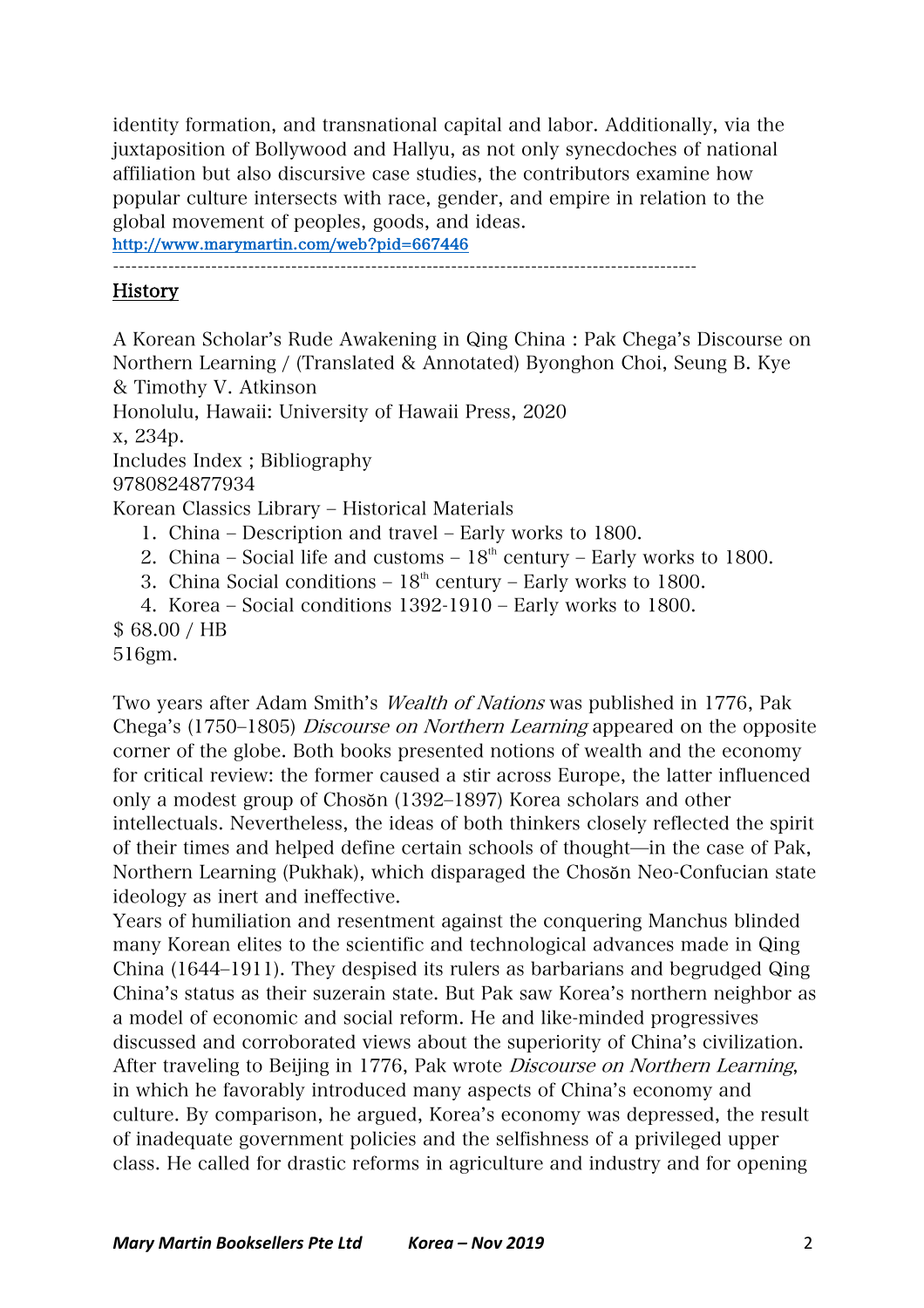the country to international trade. In a series of short essays, Pak gives us rare insights into life on the ground in late eighteenth-century Korea, and in the many details he supplies on Chinese farming, trade, and other commercial activities, his work provides a window onto everyday life in Qing China. Students and specialists of Korean history, particularly social reform movements, and Chosŏn-Qing relations will welcome this new translation. http://www.marymartin.com/web?pid=667452

-----------------------------------------------------------------------------------------------

## Linguistics

Jejuo : The Language of Korea's Jeju Island / Changyong Yang, Sejung Yang & William O'Grady Honolulu, Hawaii: University of Hawaii Press, 2020 xii, 300p. ; 2 b&w illustrations Includes Index 9780824874438 1. Jejueo language. \$ 68.00 / HB 542gm.

Jeju Island, located about 30 miles southwest of the Korean mainland, is famous for its natural beauty, dolhaleubang ("stone grandfather") statues, *haenyeo* ("sea women") divers—and its language, which has only recently been recognized as distinct from Korean. This finding—still considered controversial̶undermines the centuries-old belief that Korea has a single language within its borders and opens the door to an entirely new perspective on linguistic diversity in East Asia.

Jejueo: The Language of Korea's Jeju Island offers both an introduction to the language and the foundation for a wave of new research on its many unique features. Through its comprehensive approach, the book helps establish the importance of Jejueo to the cultural and linguistic heritage of not only Jeju Island, but also the entire Korean peninsula. After a brief introductory chapter on the history of the island and its culture, the authors work their way through the language step by step, examining its sounds, part-of-speech system, and rich inventory of suffixes for both nouns and verbs, to which several chapters are devoted. Carefully written to minimize technical language and supplemented with hundreds of examples, the work is intended to be accessible to scholars working in all fields of Korean studies.

Jejueo tells the story of a language that has been under wraps for far too long and is now in peril. After centuries of use as the first language of the island, only a few thousand elderly fluent speakers remain, leading UNESCO to classify Jejueo as "critically endangered" in 2010. As the first full-length treatment of Jejueo in English, this book marks a milestone in Korean studies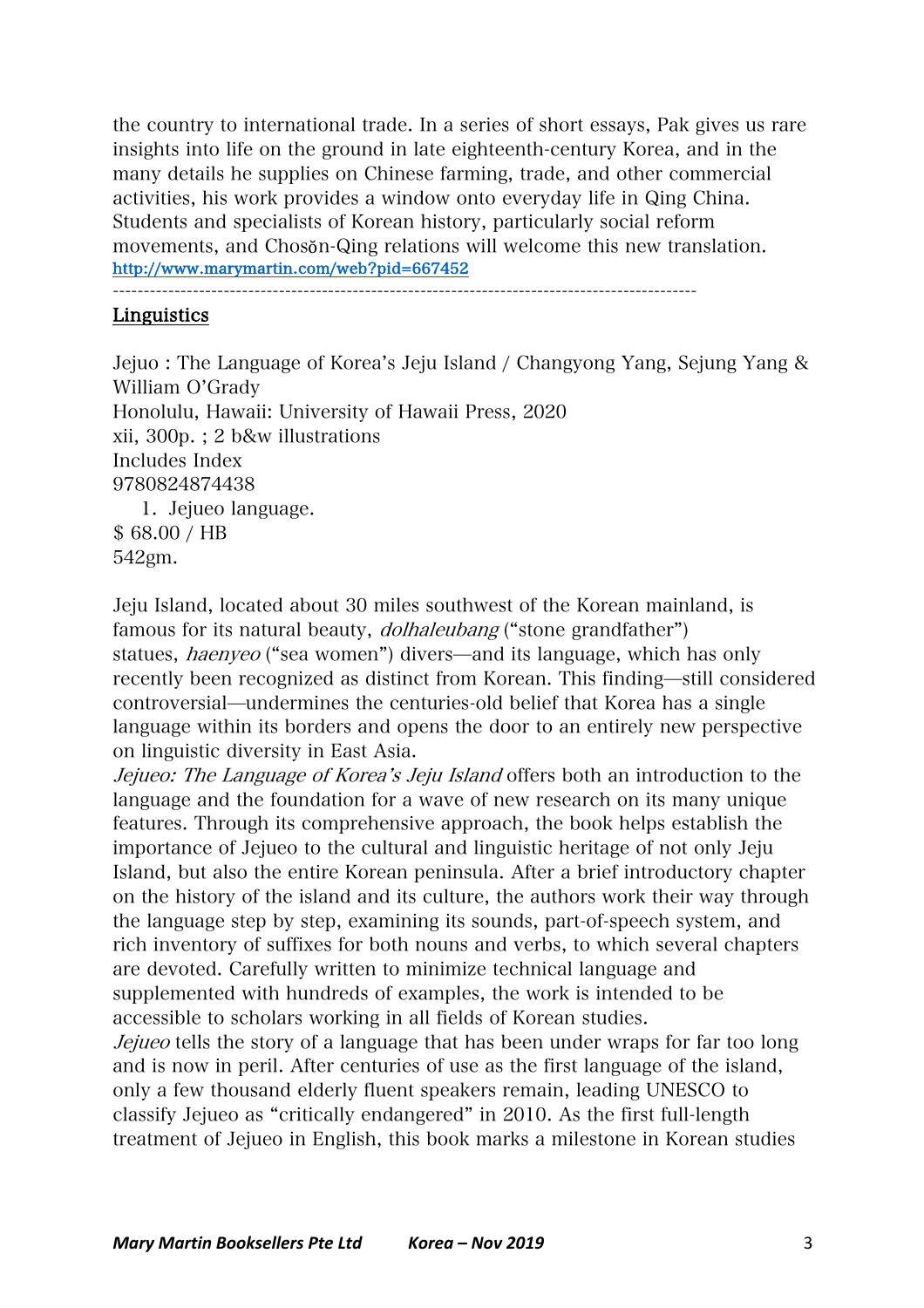and is sure to trigger extensive discussion of the language and its place in Korean society.

http://www.marymartin.com/web?pid=667454

-----------------------------------------------------------------------------------------------

## Literature

Korea's Premier Collection of Classical Literature : Selections from So Kojong's Tongmunson / (Translated & Annotated and Intro) Xin Wei & James B. Lewis Korean Classics Library – Historical Materials Honolulu, Hawaii: University of Hawaii Press, 2019 x, 248p. ; 2 b&w illustrations Includes Index 9780824877309 1. Korean literature – To 1900 – Translations into English. 2. Hanmunhak (Korean literature) – Translation into English. \$ 68.00 / HB

540gm

This is the first book in English to offer an extensive introduction to the Tongmuns*ŏ*<sup>n</sup> (Selections of Refined Literature of Korea)̶the largest and most important Korean literary collection created prior to the twentieth century̶as well as translations of essays from key chapters.

The Tongmuns*ŏ*<sup>n</sup> was compiled in 1478 by Sŏ Kŏjŏng (1420‒1488) and other Chosŏn literati at the command of King Sŏngjong (r. 1469–1494). It was modeled after the celebrated Chinese anthology *Wen Xuan* and contains poetry and prose in an extensive array of styles and genres.

The Translators' Introduction begins by describing the general structure of the Tongmuns*ŏ*<sup>n</sup> and contextualizes literary output in Korea within the great sweep of East Asian literature from the eighth to the fifteenth centuries. The entire Tongmuns*ŏ*<sup>n</sup> as well as all of the essays selected for translation were written in *hanmun* (as opposed to Korean vernacular), which points to a close literary connection between the continent and the peninsula. The Introduction goes on to discuss the genres contained in the Tongmuns*ŏ*<sup>n</sup> and examines style as revealed through prosody.

The translation of two of these genres (treatises and discourses) in four books of the Tongmuns*ŏ*<sup>n</sup> showcases prose-writing and the intellectual concerns of the age. Through their discussions of morality, nature, and the fantastic, we see Daoist, Buddhist, and Confucian themes at work in essays by some of Korea's most distinguished writers, among them Yi Kyubo, Yi Saek, Yi Chehyŏn, and Chŏng Tojŏn. The translations also include annotations and extensive crossreferences to classical allusions in the Chinese canon, making the present volume an essential addition to any East Asian literature collection. http://www.marymartin.com/web?pid=667460

-----------------------------------------------------------------------------------------------